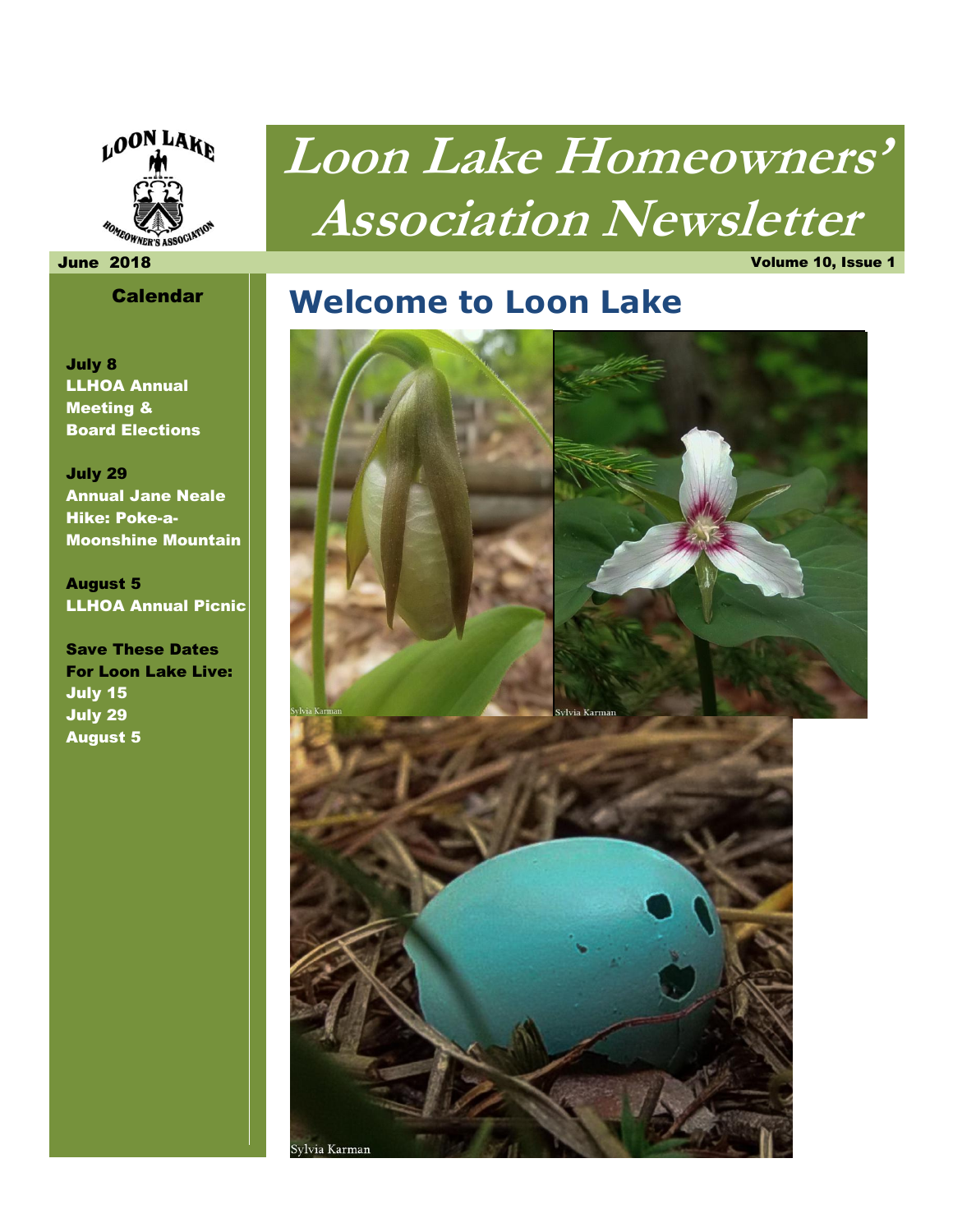

**Loon Lake Homeowners Association PO Box 219, Vermontville, NY 12989** 

**Email: [president@loonlakehoa.org](mailto:president@loonlakehoa.org)**

#### **BOARD OF DIRECTORS**

**Tom Bartiss [president@loonlakehoa.org](mailto:president@loonlakehoa.org)**

**Stuart Lucks [vicepresident@loonlakehoa.org](mailto:vicepresident@loonlakehoa.org)**

**Jane Carroll [treasurer@loonlakehoa.org](mailto:treasurer@loonlakehoa.org)**

**Brenda Gewurz [secretary@loonlakehoa.org](mailto:secretary@loonlakehoa.org)**

**Patricia Cogswell**

**Zev Hershtal**

**George Johnson** 

**Craig Johnstone**

**Peter MacEwen**

**Murray Vasilevsky**

**Leonard Wisse**

**Loon Lake HOA Website: [http://loonlakehoa.org](http://loonlakehoa.org/)**

**Website Contact: Webmaster@loonlakehoa.org**

**Editor: [newsletter@loonlakehoa.org](mailto:newsletter@loonlakehoa.org)**

## **LLHOA Annual Meeting on July 8**

Our annual homeowners' association meeting is scheduled to be held on **Sunday July 8** from **11am until Noon** at the Loon Lake Jewish Center. The Board is still developing an agenda, however, if you have a topic that involves the Loon Lake homeowners and community that you'd like to discuss at our meeting, send your items to Tom Bartiss [\(president@loonlakehoa.org\)](mailto:president@loonlakehoa.org) or Stuart Lucks [\(vicepresident@loonlakehoa.org\)](mailto:vicepresident@loonlakehoa.org) by June 30.

In addition to updates regarding the LLHOA budget, here are a few other topics that we'll cover at the meeting:

#### *LLHOA Board Elections*

Among the items on tap for the annual meeting will be elections for five LLHOA Board positions. Any LLHOA members who are interested in serving on the Board should contact Patty Cogswell [\(pcapcog@gmail.com\)](mailto:pcapcog@gmail.com) by June 30. If you'd like to provide a bit of information about yourself, please send Patty a bio of 120 words or less (also by June 30) that can be shared with the LLHOA membership before the July 8 annual meeting.

### *Loon Gulf Holdings*

Many of the local Loon Gulf holdings have sold to individual buyers. Remaining properties that are still on the market include the West side of the lake, golf course, boat launch/beach area, and the Garden Rd access point.

### *Limit Lawn Fertilizers & Other Chemicals*

The Board reminds all of us to limit the use and doses of lawn fertilizers and assorted pesticides and herbicides. The NY DEC has some great information regarding ways to prevent [chemical run-off](https://www.dec.ny.gov/chemical/74885.html) that affects our lake and other water bodies and waterways. Our use of [chemicals](https://www.dec.ny.gov/chemical/298.html) affects other creatures as well, including pollinators and animals of prey.

Basically, we need to be mindful of the chemicals we are applying and how we're using them. If using a fertilizer, please make sure it does not contain phosphorous. Also limit the use of pesticides, insecticides, herbicides (e.g., Weed and Feed  $\circledR$  or Roundup  $\circledR$ ), and other chemicals, such as rodenticides. Rodent poison is pernicious as it kills the raptors and mammals that prey on rodents, effectively undermining nature's mechanism for controlling rodent populations.

Finally, remember that if the person applying the pesticides or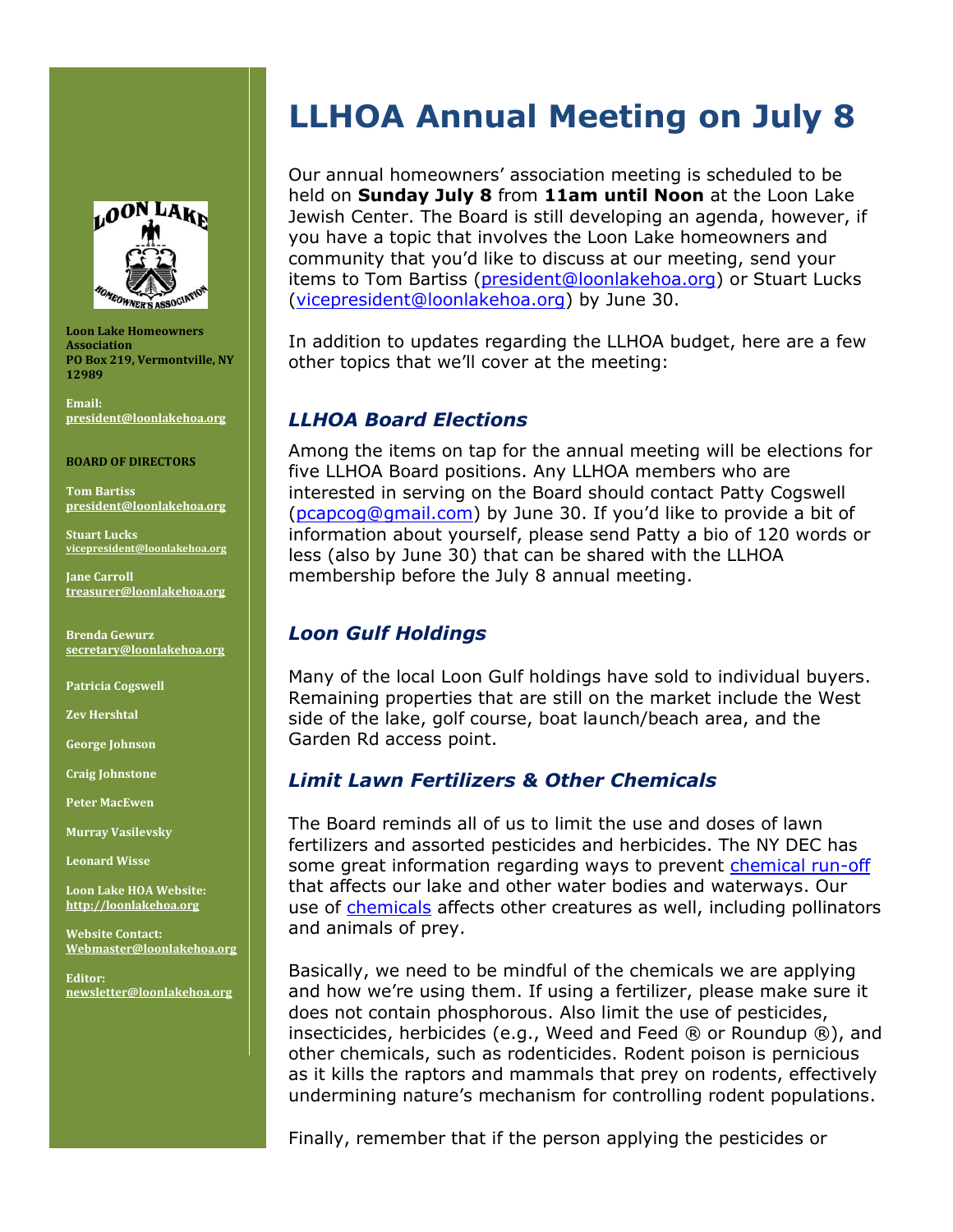fertilizers is someone other than the property owner, s/he must be licensed by NYS.



### *Protect the Shoreline*

Leave natural vegetation along the lake's shoreline to protect the riparian zone at the water's edge. The vegetation in the riparian zone creates a natural habitat for wildlife and organisms, while also protecting shoreline from erosion with the root structure it provides. Shoreline and wildlife protection are among the reasons for rules regulating the use and size of motorized water vehicles as well as the building of structures (e.g., docks) at water's edge on Loon Lake.

### *Clean & Safe Boating*

Speaking of boating, remember to clean your water recreation devices (especially those items that have been in other water bodies, such as canoes, kayaks, motor boats and jet skis) before introducing them into Loon Lake. Note that Loon Lake has a 10 horsepower restriction. And for those of you who rent your camps, please remind renters to use only the watercraft available to them at your camp and not to introduce their boats into Loon Lake. Also, please ask renters who have taken any watercraft associated with your rental property to another water body or waterway during their stay to clean the watercraft before leaving or reintroducing it to the lake.

### *Monitor Septic Systems*

Please remember to monitor your septic system. If it's been a while since it's been cleaned, consider making that happen this summer.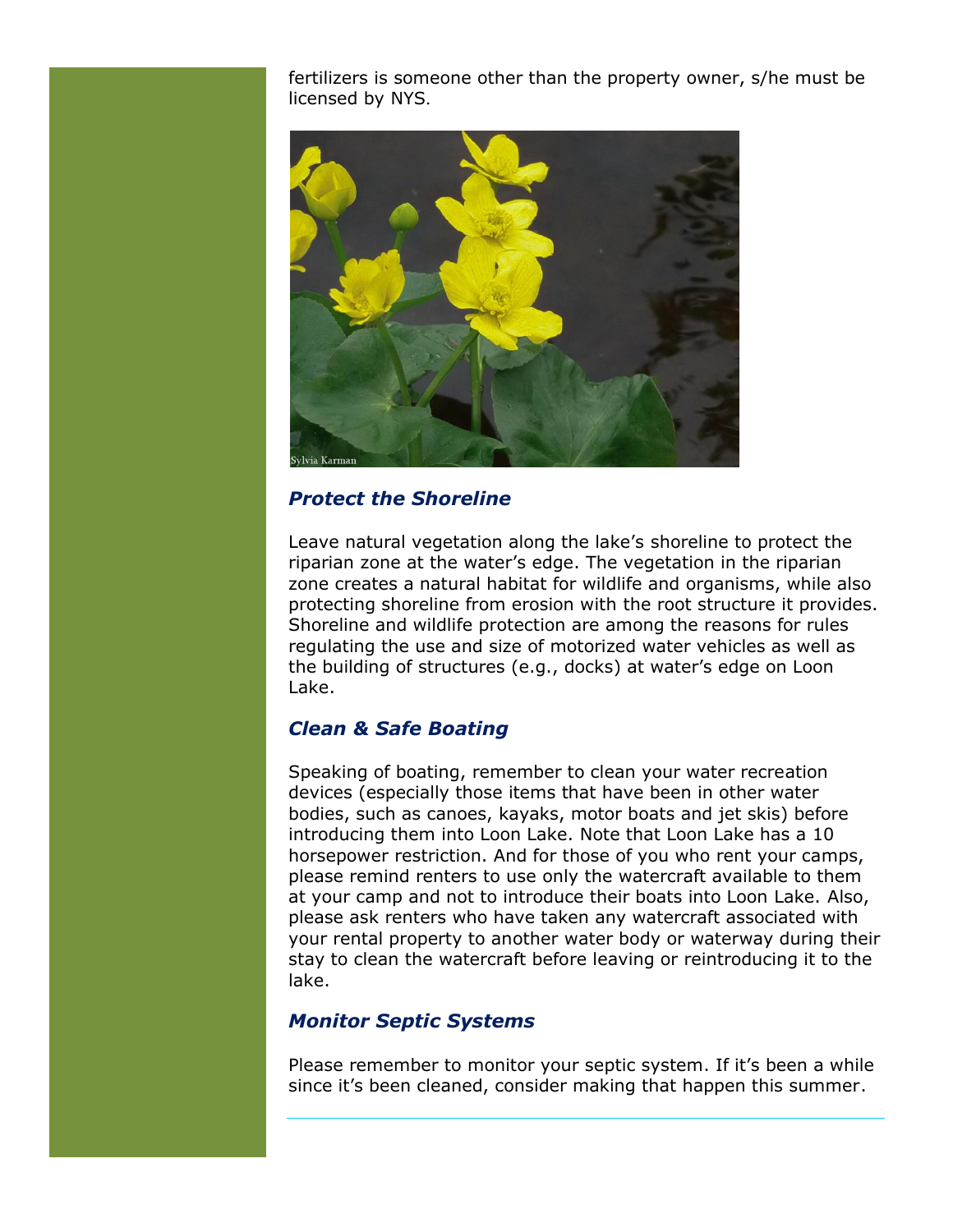# **Annual Jane Neale Hike Set for Sunday July 29**

Loon Laker, Wendy Ungar, will lead the [Annual Jane Neale Hike on](https://www.adk.org/wp-content/uploads/2018/04/JNF-hike_flyer-2018-for-posting.pdf)  [July 29 on Poke-a-Moonshine Mountain.](https://www.adk.org/wp-content/uploads/2018/04/JNF-hike_flyer-2018-for-posting.pdf)

This year Jane Neale hikers will be ascending the new OBSERVERS Trail – not to be confused with the original Ranger's Trail. The trail is longer but easy to navigate and easy-to-moderate in difficulty. The route follows an old logging road, tackling the mountain from the south. Follow the blue markers passing two beaver ponds. At 2.1 miles you reach a lean-to, then turn sharp left around the leanto, to remains of the ranger cabin. Here the trail joins the Ranger's trail coming in from right, and markers are red. Another 0.3 miles ascends through a very steep rock cut. At the top of steep section, turn right to the summit. The trail to the summit is about 2.5 miles. A fire tower marks the final destination with a 360-degree panorama from the top offering breathtaking views. To the east, Lake Champlain can be seen with the Green Mountains off in the distance. To the north is Lyon Mountain. To the south is Deerfield Mountain with the Jay range behind it. Hurricane, Giant and Gothics can also be seen. To the west is Whiteface Mountain. The views are magnificent and truly rewarding. Total distance: 5 miles RT. Ascent: 1450'. Hiking time to summit: approximately 2 hours.

Join members of ADK (Adirondack Mountain Club) and friends of Jane Neale to remember her and celebrate her commitment to the Adirondacks. This fundraiser is for the Jane Neale Fund, an endowment established by ADK for high school students to participate in the ADK's annual youth trails crew work week.

To register or for more information, contact Wendy Ungar [wendy.ungar@utoronto.ca](mailto:wendy.ungar@utoronto.ca) or 518-891-2750.

If you're unable to join Wendy and her ADK crew but you'd like to support the cause, you can make a donation to the [Jane Neale Fund](https://www.adk.org/protect/donate/?pname=neale-scholarship-fund) Be sure to specify "Jane Neale Fund" in the comment field. Contributions are always welcome and are tax deductible.

### **Annual LLHOA Picnic—August 5**

Another summer and another picnic! Our annual picnic is scheduled this year for Sunday at Noon on August 5 at the public beach. Join the festivities to catch up with friends and to make new ones—with plenty of great food and drink on hand. Bring a favorite dish to share and sample what others have brought. Look forward to seeing you there!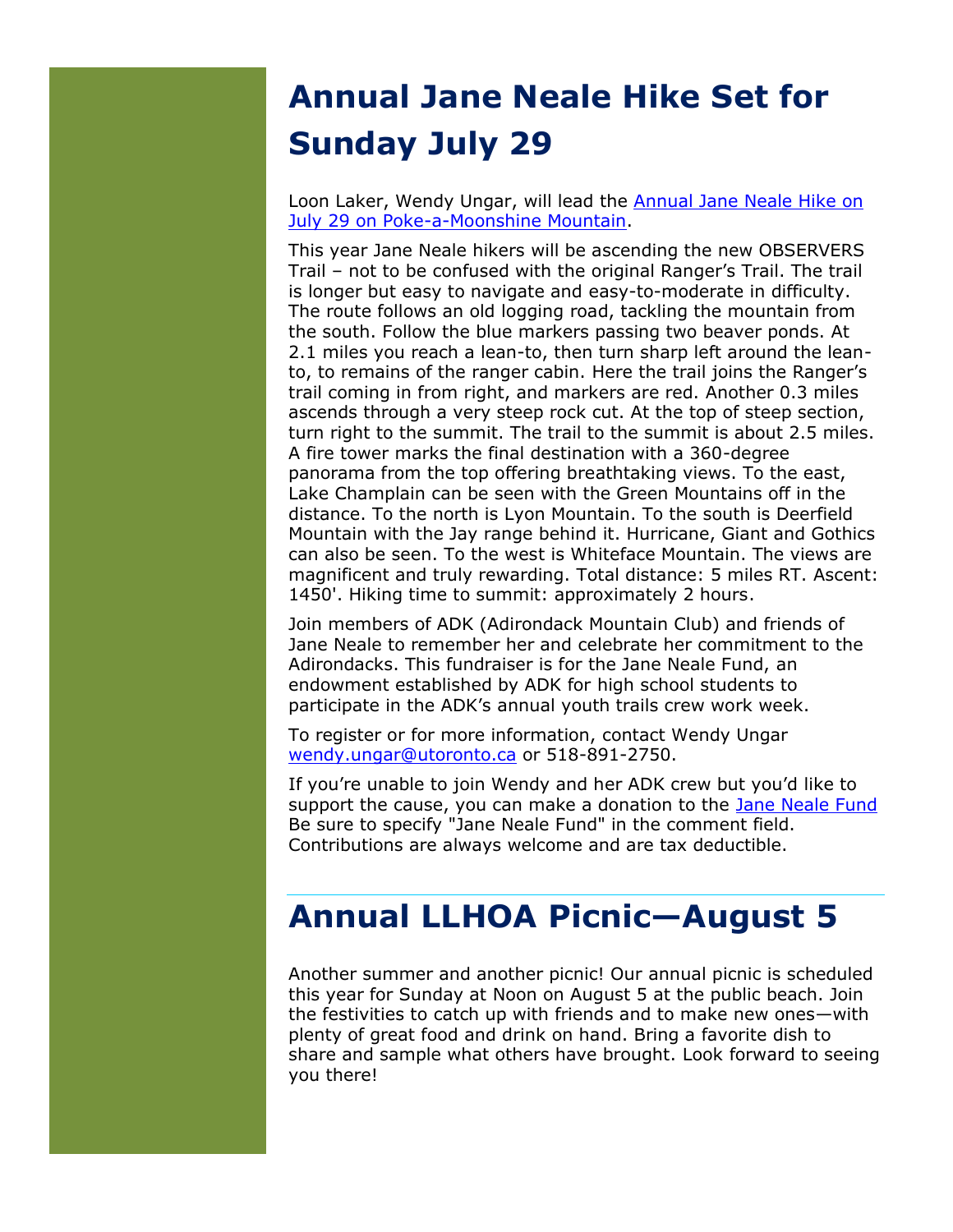### **Town of Franklin News**

### *Kate Mountain Community Center*

Plans for the Kate Mountain Community Recreation Center are on hold as incoming bids proved higher than anticipated. The Town Board is investigating other options to raise funds or arrange for help with building.

### *New York State Energy Research & Development Authority Grant*

The NYSERDA grant that Town of Franklin was awarded is on track to take effect shortly. The grant will go toward building a 33 kW solar array at Kate Mountain Park that should provide enough electricity to supply the Town Hall, Highway Garage, and the Park with some leftover possibly to help power street lights.

### *Founders' Day Picnic*

Founders' Day Picnic planning is still underway. For more information about these items and other Vermontville events check out the [Town of Franklin Newsletter.](http://www.townoffranklin.com/newsletter.html)

### **The Winter That Wouldn't Quit**

Winter 2018 in the Adirondacks was fierce and reluctant to move on. It took its toll on nature and roads alike. A Loon Lake couple was privileged to witness the realities of the lingering winter on local wildlife.

### *Coyote Takes Down Deer on Frozen Loon Lake April 19*

As they were eating breakfast one frigid Sunday morning this past April, Paulette and David Burns watched as a coyote chased a deer onto a still-frozen Loon Lake. Within moments, the coyote caught the deer for a sumptuous breakfast of its own. Positively amazing.

For David Burns' photo stills of the video he took and more details, check out [Peter Crawley's article](http://www.adirondackdailyenterprise.com/news/local-news/2018/04/couple-watches-as-coyote-kills-a-deer-on-frozen-loon-lake/) in the Adirondack Daily Enterprise.

### *Caution on Local Roads*

The Franklin County Highway Department will face its share of work clearing away the sandy roadways following the icy winter and fullon torrential spring rains. Be extra careful driving (and biking!) along the area roads, including CR 26. Town of Franklin Highway Department spring and summer plans include completing the paving of Fletcher Farm Road and adding an overlay of portions of Cold Brook Road.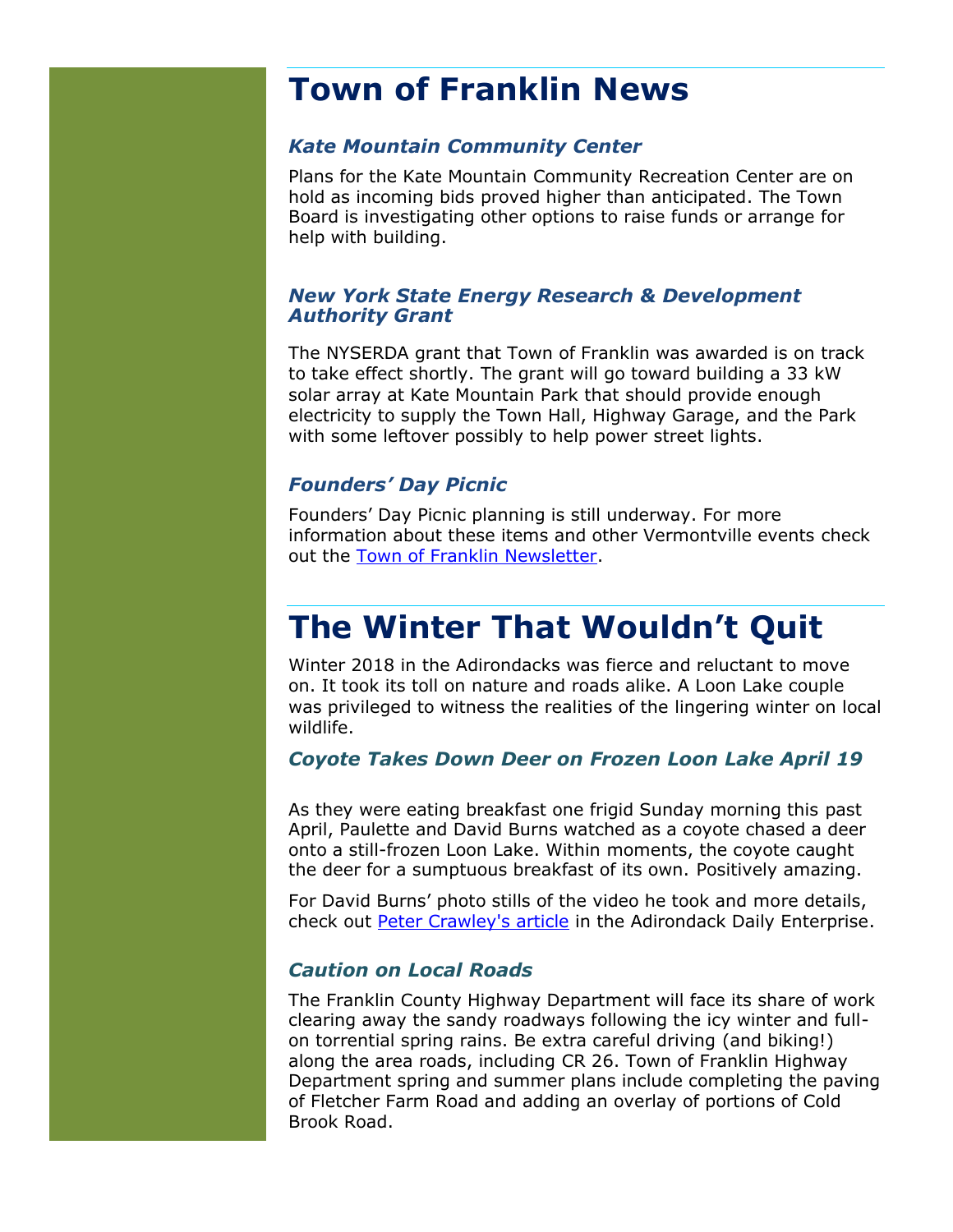### Loon Lake Live Summer 2018

Loon Lake Live has been enhancing the quality of our summers here since they began performing over 20 years ago.

Join director and professional violist Catherine Beeson and other professional musicians for free, donation-based performances at the Loon Lake Jewish Center at 7:30 PM on these Sunday evenings: July 15; July 29; and, August 5. A July 22 performance is TBA.

See [Loon Lake Live](https://www.loonlakelive.org/schedule.html) for information regarding the performances' musical programs and Loon Lake Live's other local venues for Summer 2018.

# Support Your Loon Lake **Community**

#### *Monitoring Aquatic Invasive Species & Lake Water Quality*

Please support the ongoing efforts by LLHOA members working with the Adirondack Watershed Institute of Paul Smiths College to monitor Loon Lake annually. We need both funds and volunteers. Contact Stuart Lucks by email at [vicepresident@loonlakehoa.org](mailto:vicepresident@loonlakehoa.org)

### *Annual Dues \$50*

Here are just a few of benefits your \$50 dues make possible for Loon Lake and our community:

- \* Coordinating lake water quality monitoring
- \* Annual Picnic
- \* Communication about news, issues, events--including newsletters

\* Watchdog on development - working with APA to keep an eye on what's proposed for our lake

- \* Boat launch and beach access
- \* Boat wash & stewardship to prevent aquatic invasives

\* Donations to local non-profits, such as the Bloomingdale VFD, the Kate Mt. Reserve Fund, the BRI (Biodiversity Research Institute in support of loon populations in the Adirondacks, see <http://www.briloon.org/support-us> ), and our own Loon Lake Live.

You can use either PayPal or send a check to pay your dues and make designated donations. You do not need to join PayPal to use the option on our website.

Visit our website at<http://www.loonlakehoa.org/membership/> and renew, join or contribute in either of two ways:

1. You can pay your dues (to renew or join) online using PayPal